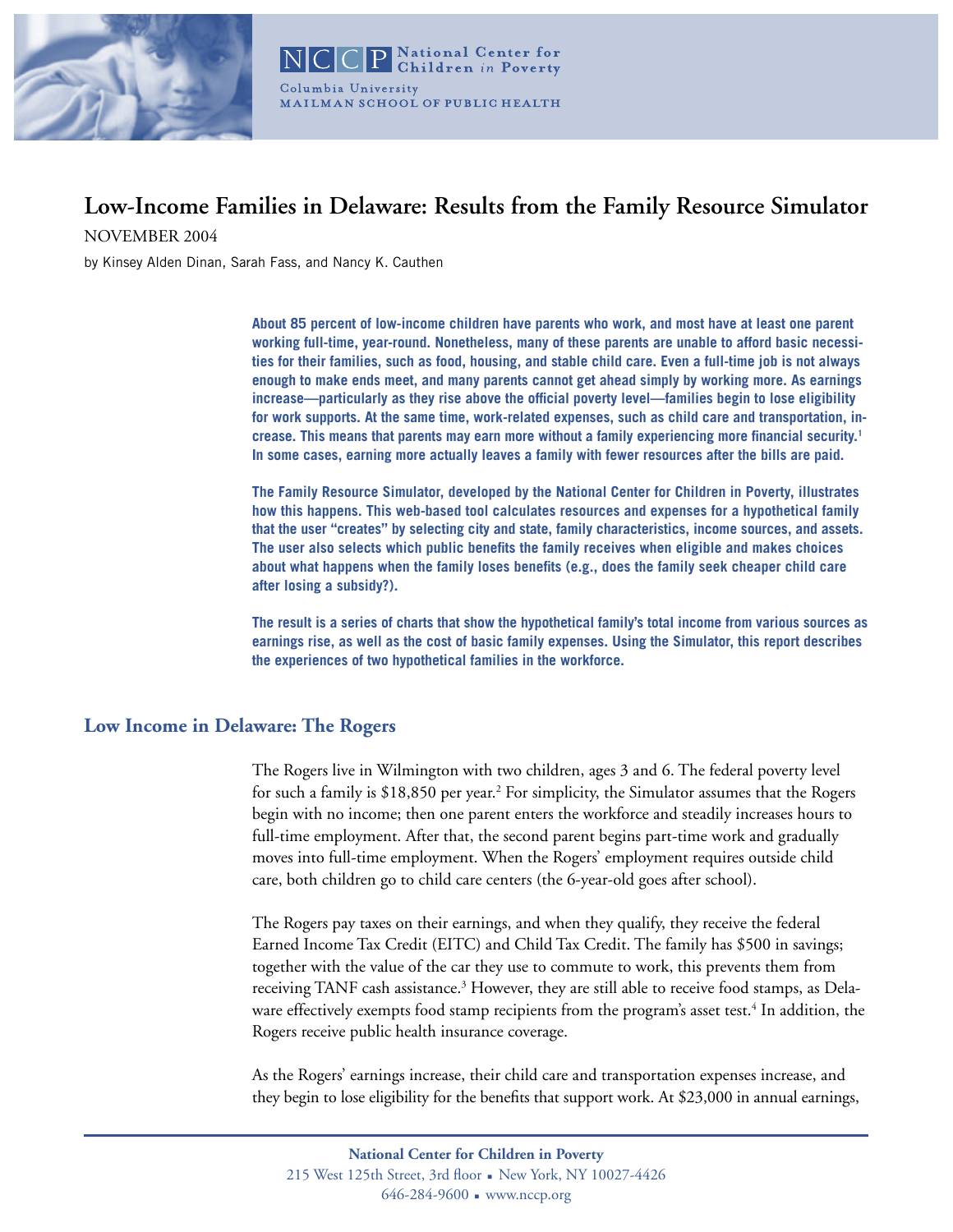#### **Family Resources**

NCCP Family Resource Simulator: Delaware 2003



the parents lose public health insurance coverage (see Figure 1). This simulation assumes that the Rogers have insurance through an employer;<sup>5</sup> without this benefit, the Rogers would have to pay substantially more or go without health insurance. By the time both parents are working full-time, together earning about \$33,000 per year, the family has lost food stamps, and the EITC has nearly phased out.

Despite steady increases in the Rogers' total resources, when expenses are taken into account, additional earnings do not always lead to greater economic security for the family. Initially, increased earnings do narrow the gap between the family's resources and a basic budget. With one parent working full-time, earning about \$16,500 per year, the Rogers are nearly able to make ends meet (see Figure 2). But when the second parent enters the workforce and gradually moves from part-time to full-time employment, the family first experiences a net loss in resources and then hovers near the "break even" point—i.e., the point where resources equal the cost of basic family necessities. Altogether, as the family's earnings double from \$16,000 to \$32,000, the combination of increased child care and transportation costs, the loss of food stamps, and the phasing out of the EITC results in only a minimal economic benefit for the family.

#### **Figure 2: Rogers Family**

**Resources Before and After Basic Expenses**

NCCP Family Resource Simulator: Delaware 2003





Thousands of families in Delaware have resources and expenses similar to the Rogers. There are 26,000 low-income families living in the state, and 37 percent of them have a preschoolaged child (under age 6). Among low-income families in Delaware, 86 percent have at least one parent who works, and 60 percent have a parent who works full-time, year-round. Forty-two percent are two-parent families.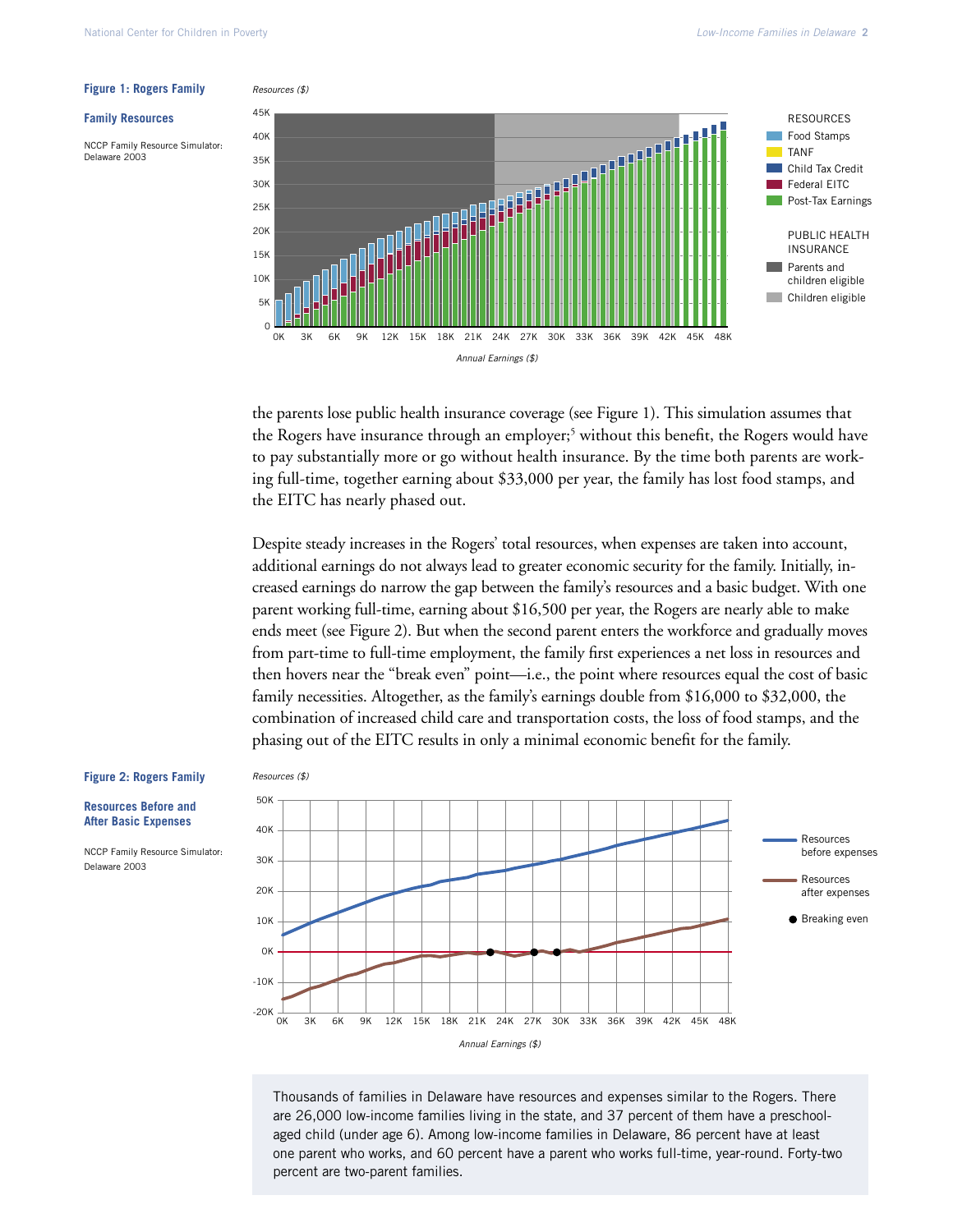**Family Resources and Basic Expenses**

Delaware 2003

NCCP Family Resource Simulator:

#### **Low Income in Delaware: The Wallaces**

For a single-parent family in Delaware, providing for a family's basic needs is even more challenging. Ms. Wallace is a single mother living in Dover who has one child, age 2. The federal poverty level for this family is \$12,490.<sup>6</sup> In this simulation, Ms. Wallace initially receives Temporary Assistance for Needy Families (TANF) cash assistance, along with child care subsidies to offset the cost of care while she works. In addition, like the Rogers, the Wallaces receive income tax credits, food stamps, and public health insurance.

With these supports, Ms. Wallace comes close to making ends meet when her earnings reach \$13,000 per year—just over poverty-level wages. At this point, the Wallaces are no longer eligible for TANF cash assistance, but they still receive other important benefits that support and reward employment. When her earnings increase to \$14,000, however, Ms. Wallace loses public health insurance coverage. This simulation assumes that like most low-wage workers, Ms. Wallace does not have access to employer-based coverage, so the loss of public health insurance leads to a sharp increase in expenses (see Figure 3).



#### Resources/Expenses (\$) **Figure 3: Wallace Family**

When Ms. Wallace reaches full-time employment, she faces another significant increase in expenses. Delaware's child care assistance program waives the co-payment for families with very low income, but after this point, co-payments can be sizable. At \$17,000 in annual earnings, Ms. Wallace must pay 44 percent of the cost of her child's care—and her share rises to 80 percent before the family loses child care assistance entirely at \$25,000 in earnings. (Ms. Wallace saves some money by placing her child in licensed family care, rather than in a center-based care setting.) At the same time, the premium for her child's public health insurance coverage is rising, and the family's food stamps are phasing out.

Despite work supports and a full-time, year-round job paying roughly \$9 per hour<sup>7</sup>—\$4 per hour above the federal minimum wage—Ms. Wallace does not have enough money to provide for her family. The Wallaces' resources do not exceed the cost of basic expenses until Ms. Wallace's earnings increase to \$21,000. This means that Ms. Wallace is not able to make ends meet until she earns more than \$11 per hour. Even at this wage, she is unable to afford anything beyond her family's basic necessities. Moreover, as her earnings increase further, the loss of the federal EITC and her child's public health insurance coverage continue to make it difficult for the family to get ahead.